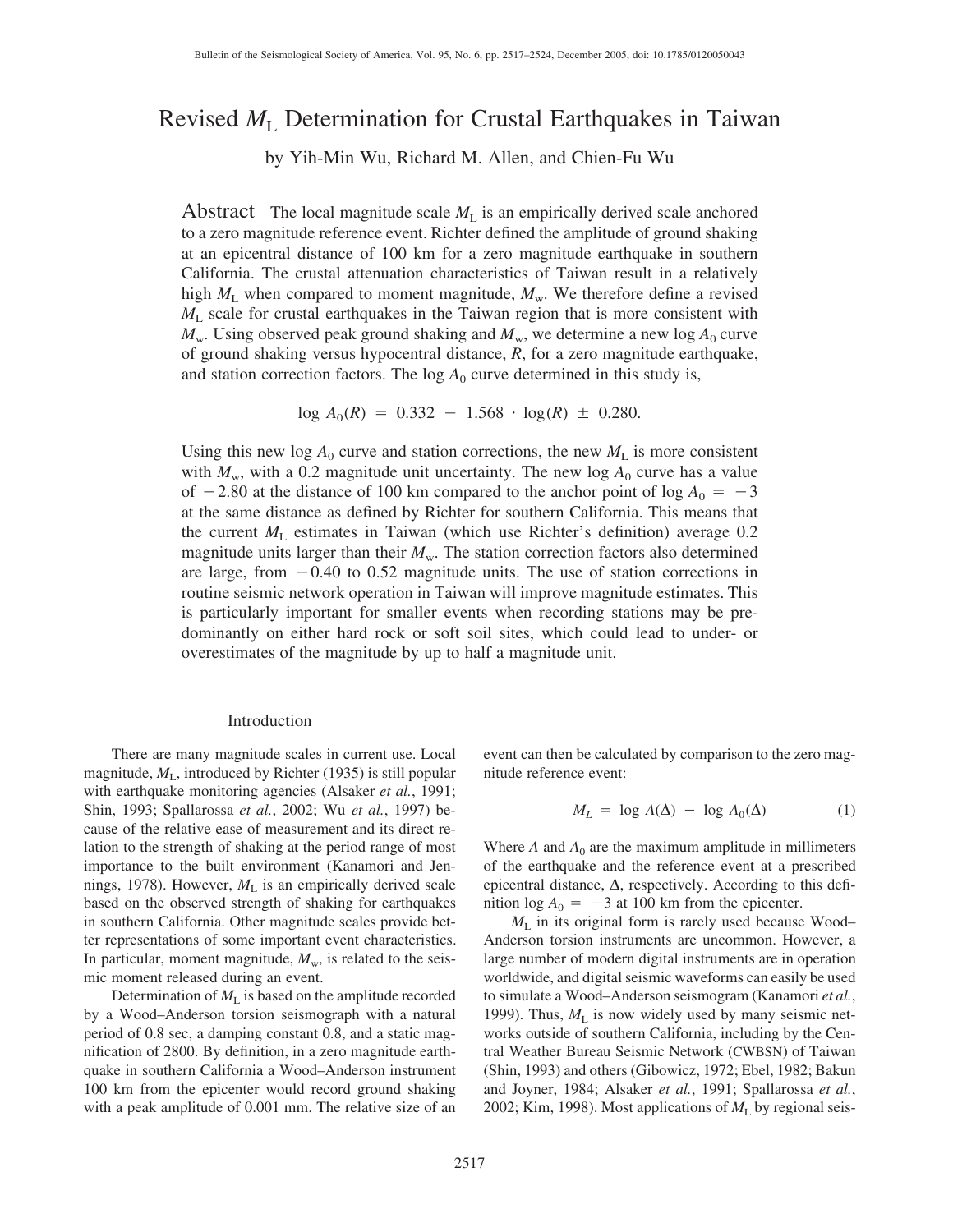mic networks use the definition  $log A_0 = -3$  at a distance 100 km for a zero magnitude earthquake (Bakun and Joyner, 1984; Kiratzi and Papazerchos, 1984; Chavez and Priestley, 1985; Greenhalgh and Singh, 1986; Hutton and Boore, 1987; Shin, 1993). However, variations in regional attenuation characteristics, due to different crustal structure, lead to a discrepancy in the meaning of an  $M<sub>L</sub> = 0$  earthquake when the same  $log A_0 = -3$  at 100 km definition is applied in different regions.

 $M_{\rm w}$ , derived from moment tensor analysis, provides the most robust estimate of the magnitude of earthquakes. Kanamori *et al.* (1993) show that events of  $M<sub>L</sub>$  less than 6.5 have a linear relationship with log(energy) radiated by the earthquakes. Clinton *et al.* (2004) also show that  $M<sub>L</sub>$  is correlated 1:1 to  $M_{\rm w}$  in the magnitude range from 4.5 to 6.5 in southern California. Therefore,  $M_w$  values for events of 4.5  $\lt M \lt M$ 6.5 can be used to calibrate regional  $M<sub>L</sub>$  scales so that they provide magnitudes that are more consistent with  $M_{\rm w}$  (Ristau *et al.*, 2003) and therefore with  $M<sub>L</sub>$  for southern California. By rearranging equation (1) and replacing  $M_L$  with  $M_w$ , log  $A_0$  as a function of hypocentral distance  $(R)$  can be obtained as follows,

$$
\log A_0(R) = \log A(R) - M_{\rm w}
$$

In this study, we use the  $M_w$  of crustal earthquakes in the Taiwan region to determine the  $log A_0$  curve and station corrections. A revised  $M<sub>L</sub>$  determination for Taiwan earthquakes is then possible that is more consistent with the  $M_{\rm w}$ and  $M_{\rm L}$  scales for southern California earthquakes.

## Data

Waveform data were provided by the Central Weather Bureau (CWB) earthquake Rapid Reporting System (RRS) (Wu *et al.*, 1997, 2000, 2002, 2004), which consists of about 90 telemetered strong-motion stations in Taiwan (Fig. 1). Waveforms from three-component force-balanced accelerometers (FBA) are continuously telemetered at the headquarters of the CWB in Taipei via leased telephone lines. Ground-motion recordings are digitized at 50 samples per second with a 16-bit resolution. The full recording range is  $\pm 2g$ . A total of 79 RRS stations were used in this study; each recorded a minimum of eight events.

Fifty-six shallow earthquakes with  $M_w \leq 6.2$  in Taiwan were used for this study (Fig. 1 and Table 1). The events all had  $M_w$  between 4.7 and 6.2 as reported in the Harvard Moment Tensor Catalog and focal depths less than 35 km. Owing to the  $M_L$  saturation problem, we do not use events with  $M_{\rm w}$  larger than 6.2. All events were well recorded by the CWB RRS from 1995 to 2004 and were widely felt in Taiwan. The earthquakes have been relocated using a joint inversion for three-dimensional velocity structures and location (Thurber and Eberhart-Phillips, 1999; Wu *et al.*, 2003) using both the *P* and *S* arrival times of the CWBSN and S– P times from the records of the Taiwan Strong Motion In-



Figure 1. Distribution of stations (squares) participating in the Central Weather Bureau earthquake rapid reporting system (RRS) and the epicenters of the 56 events (stars) used in this study.

strumental Program (TSMIP) (Wu *et al.*, 1998). A total of 1898 RRS system records were used for this magnitude study.

### Method and Results

Wood–Anderson seismograms were simulated from the recorded accelerograms (Kanamori *et al.*, 1999), and the peak ground motion was measured on the two horizontal components. Although there is some question about the magnification of the standard Wood–Anderson instrument (Uhrhammer and Collins, 1990), we used the standard magnification, 2800. The average of log *A* was determined from two horizontal components providing one peak ground motion observation per event–station pair. Using equation (2) and the Harvard  $M_w$ , log  $A_0$  could then be determined.

We determined a best-fit relation between  $\log A_0$  and hypocentral distance. The decrease in the amplitude, *Amp*, of seismic waves with distance from the hypocenter, *R*, can be represented using the functional form  $Amp \sim e^{-\gamma R}/R^n$ , where  $n$  is the geometrical spreading coefficient, and  $\gamma$  can be related to the anelastic attenuation coefficient *Q*. Taking the logarithm, we obtain  $log(Amp) = C_s - (\gamma/ln10)R - n$  $log(R)$ , where  $C<sub>s</sub>$  is a constant. Therefore, in this study we consider the linear regression model,

$$
\log A_0 = A + B \cdot R + C \cdot \log(R) - S_i, \quad (3)
$$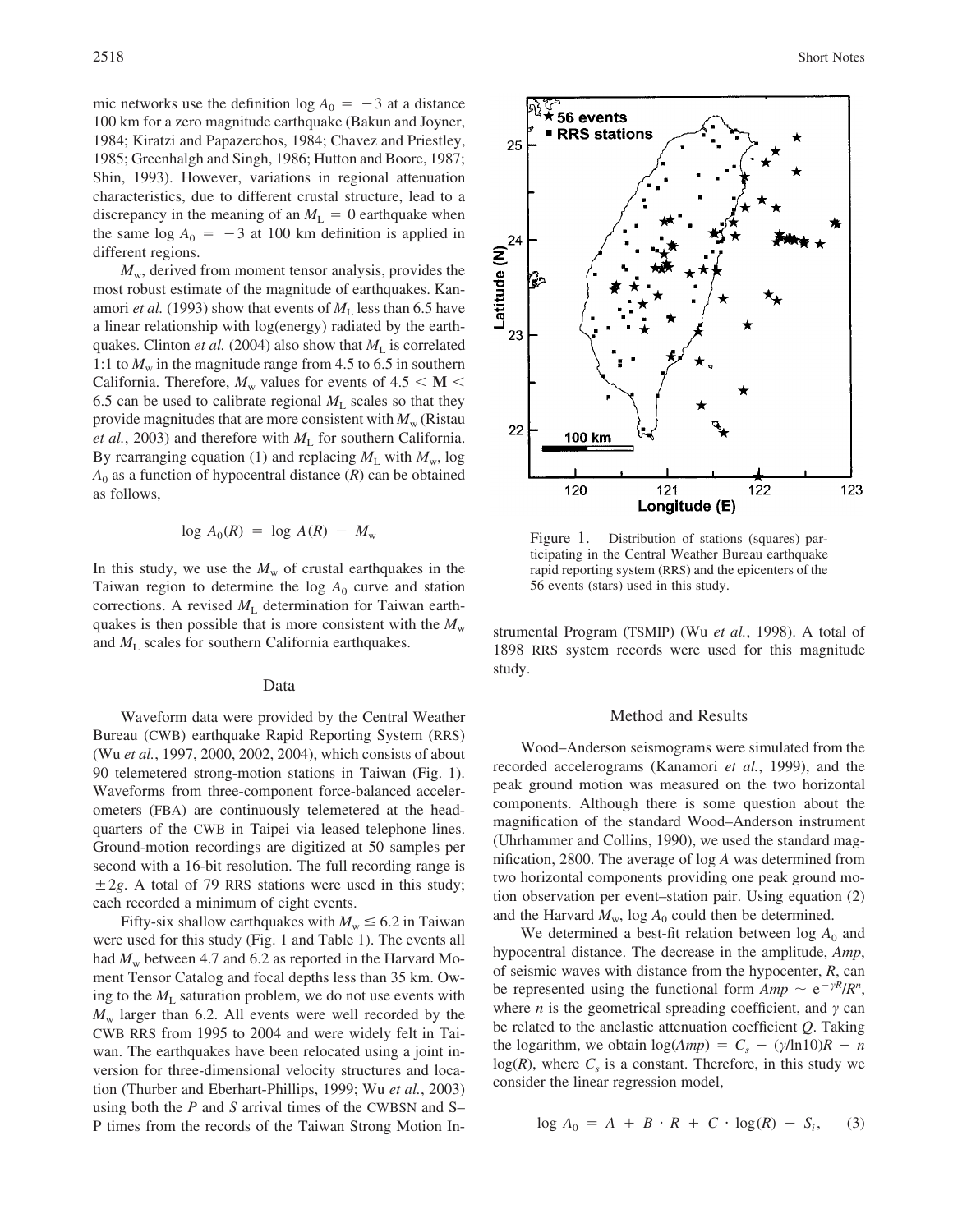| Origin Time (UTC)   |                      | Lat. $(N)$ | Long. $(E)$ | Depth (km) | $M_{\rm L}$ CWB | $M_{\rm W}$ Harvard | $M_L$ New | Readings    | Gap* (deg.) |
|---------------------|----------------------|------------|-------------|------------|-----------------|---------------------|-----------|-------------|-------------|
| 1995/01/10          | 07:55:19             | 23.683     | 121.407     | 13.79      | 5.12            | 5.1                 | 5.04      | 11          | 26          |
| 1995/02/23          | 05:19:02             | 24.176     | 121.737     | 29.72      | 5.76            | 6.2                 | 6.06      | 23          | 180         |
| 1995/04/03          | 11:54:40             | 24.001     | 122.335     | 15.4       | 5.89            | 5.6                 | 5.59      | $22\,$      | 206         |
| 1995/04/03          | 22:33:25             | 23.994     | 122.312     | 19.47      | 5.36            | 5.3                 | 4.98      | 11          | 203         |
| 1995/05/27          | 18:11:11             | 23.029     | 121.347     | 20.67      | 5.25            | 5.7                 | 5.43      | 28          | 139         |
| 1996/03/05          | 17:32:08             | 23.966     | 122.200     | 5.87       | 5.96            | 5.8                 | 5.77      | 33          | 196         |
| 1996/03/29          | 03:28:52             | 24.047     | 122.234     | 14.14      | 5.62            | 5.7                 | 5.48      | 25          | 197         |
| 1996/08/10          | 06:23:05             | 23.944     | 122.671     | 23.6       | 5.78            |                     | 5.57      | 14          | 237         |
|                     |                      | 24.708     |             |            |                 | 5.6                 |           |             |             |
| 1997/01/05          | 10:34:16             |            | 122.423     | 5.00       | 5.82            | 5.2                 | 5.40      | 23          | 248         |
| 1997/07/04          | 18:37:29             | 23.052     | 120.759     | 4.45       | 5.18            | 5.1                 | 5.00      | 23          | 24          |
| 1998/01/18          | 19:56:51             | 22.766     | 121.047     | 7.22       | 5.03            | 5.2                 | 5.06      | 24          | 49          |
| 1998/07/17          | 04:51:14             | 23.506     | 120.649     | 5.75       | 6.28            | 5.7                 | 5.75      | 20          | 52          |
| 1998/07/24          | 18:44:02             | 21.501     | 121.99      | 5.00       | 5.99            | 6.1                 | 5.82      | 30          | 278         |
| 1999/09/10          | 14:18:21             | 22.406     | 121.835     | 23.52      | 5.41            | 5.4                 | 5.35      | 26          | 207         |
| 1999/09/21          | 18:18:37             | 24.186     | 120.981     | 2.13       | 5.23            | 5.2                 | 4.89      | 19          | $28\,$      |
| 1999/09/22          | 12:17:20             | 23.744     | 121.000     | 24.99      | 6.02            | 5.2                 | 5.50      | 28          | $70\,$      |
| 1999/09/23          | 12:44:34             | 23.940     | 121.060     | 16.12      | 5.6             | 5.2                 | 5.28      | $30\,$      | 36          |
| 1999/09/25          | 08:43:30             | 23.689     | 120.950     | 13.04      | 5.11            | 5.1                 | 5.41      | 32          | $25\,$      |
| 1999/10/01          | 12:54:10             | 23.700     | 120.880     | 6.07       | 5.12            | 5.2                 | 5.19      | 31          | 57          |
| 1999/10/02          | 17:14:16             | 23.978     | 122.494     | 18.85      | 5.30            | 5.1                 | 5.19      | 14          | 235         |
| 1999/10/18          | 16:00:45             | 23.706     | 121.027     | 29.65      | 5.16            | 5.3                 | 5.30      | 35          | 79          |
| 1999/10/22          | 02:18:57             | 23.474     | 120.433     | 20.72      | 6.31            | 5.8                 | 5.99      | 36          | 26          |
| 1999/10/22          | 03:10:17             | 23.523     | 120.453     | 16.16      | 5.87            | 5.5                 | 5.78      | 42          | 34          |
| 2000/02/15          | 21:33:18             | 23.321     | 120.739     | 20.16      | 5.59            | 5.2                 | 5.41      | 44          | 37          |
| 2000/05/17          | 03:25:46             | 24.208     | 121.047     | 2.00       | 5.59            | 5.4                 | 5.23      | 47          | 29          |
| 2000/06/19          | 21:56:24             | 23.924     | 121.077     | 30.43      | 5.18            | 5.2                 | 5.28      | 34          | $27\,$      |
| 2000/07/14          | 00:07:32             | 24.032     | 121.756     | 3.72       | 5.67            | 5.4                 | 5.38      | 29          | 166         |
| 2000/07/28          | 20:28:07             | 23.412     | 120.906     | 2.00       | 5.99            | 5.6                 | 5.71      | 38          | 19          |
| 2000/08/23          | 00:49:16             | 23.662     | 121.554     | 30.76      | 5.56            | 5.3                 | 5.36      | 25          | 156         |
| 2000/09/10          | 08:54:46             | 24.057     | 121.535     | 19.7       | 6.28            | 5.8                 | 5.74      | 39          | $28\,$      |
| 2001/03/01          | 16:37:50             | 23.845     | 120.975     | 14.67      | 5.70            | 5.2                 | 5.39      | 47          | $51\,$      |
| 2001/06/19          | 05:16:15             | 23.170     | 121.049     | 11.03      | 5.49            | 5.3                 | 5.09      | 28          | 33          |
| 2001/12/22          | 21:40:27             | 24.171     | 122.831     | 5.00       | 5.46            | 5.1                 | 5.20      | $\,$ 8 $\,$ | 251         |
| 2002/04/03          | 18:06:10             | 24.329     | 121.864     | 19.05      | 5.34            | 5.3                 | 5.08      | 42          | 165         |
| 2002/04/28          | 13:23:46             | 24.151     | 122.859     | 11.65      | 5.63            | 5.2                 | 5.33      | 18          | 253         |
| 2002/05/15          | 03:46:06             | 24.656     | 121.861     | 12.08      | 6.15            | 6.1                 | 5.81      | 60          | 156         |
| 2002/05/28          | 16:45:18             | 24.017     | 122.239     | 17.71      | 6.18            | 6.1                 | 5.75      | 60          | $200\,$     |
| 2002/06/13          | 20:40:28             | 24.806     | 122.091     | 12.18      | 5.08            | 5.2                 | 4.83      | 20          | 177         |
| 2002/07/11          | 07:36:24             | 24.012     | 122.347     | 16.32      | 5.83            | 5.8                 | 5.46      | 53          | $207\,$     |
| 2002/07/17          | 19:14:42             | 23.354     | 122.204     | 21.34      | 5.19            | 5.2                 | 4.88      | 15          | 206         |
| 2002/08/28          | 17:05:34             | 22.253     | 121.376     | 17.74      | 6.04            | 5.5                 | 5.64      | 45          | 112         |
| 2002/09/01          | 05:56:23             | 23.990     | 122.388     | 18.75      | 5.56            | 5.4                 | 5.21      | 32          | 221         |
| 2002/09/01          | 07:07:36             | 23.986     | 122.399     | 20.34      | 5.60            | 5.3                 | 5.25      | 25          | 221         |
| 2002/09/15 01:06:55 |                      | 23.979     | 122.498     | 15.75      | 5.31            | 5.1                 | 5.17      | 28          | 226         |
| 2003/05/15          | 01:17:42             | 25.068     | 122.43      | 16.56      | 5.22            | 5.1                 | 5.05      | 21          | 223         |
| 2003/06/09          | 01:52:50             | 24.413     | 122.047     | 34.41      | 6.20            | 5.8                 | 5.90      | 57          | 187         |
| 2003/07/30          | 18:36:32             | 23.951     | 122.499     | 20.43      | 5.20            | 5.2                 | 5.03      | 16          | 226         |
| 2004/01/01          | 03:15:18             | 23.373     | 121.619     | 30.66      | 5.67            | 5.2                 | 5.55      | 65          | 184         |
| 2004/02/04          | 03:23:59             | 23.419     | 122.113     | 27.72      | 5.95            | 5.4                 | 5.68      | 66          | $202\,$     |
| 2004/05/01          | 07:56:11             | 24.064     | 121.514     | 23.81      | 5.77            | 5.2                 | 5.36      | 62          | $20\,$      |
| 2004/05/08          | 08:02:46             | 21.962     | 121.618     | 10.72      | 5.61            | 5.5                 | 5.36      | 23          | 249         |
| 2004/05/16          | 06:04:08             | 23.096     | 121.883     | 20.79      | 5.67            | 5.5                 | 5.54      | 64          | 194         |
|                     | 07:04:12             |            |             |            |                 |                     |           |             |             |
| 2004/05/19          |                      | 22.717     | 121.357     | 19.77      | 6.31            | 6.2                 | 6.06      | 66          | 129         |
| 2004/06/02          | 16:56:29<br>07:32:02 | 23.639     | 121.257     | 10.12      | 5.15            | 4.7                 | 4.89      | 52          | 23          |
| 2004/07/06          |                      | 24.924     | 122.197     | 4.87       | 5.25            | 5.2                 | 5.08      | 25          | 193         |
| 2004/11/11          | 02:16:44             | 24.328     | 122.200     | 29.97      | 6.12            | 5.6                 | 5.73      | 64          | 199         |

Table 1 Fifty-Six Events Used in This Study

\*Station coverage gap in the hypocenter location process.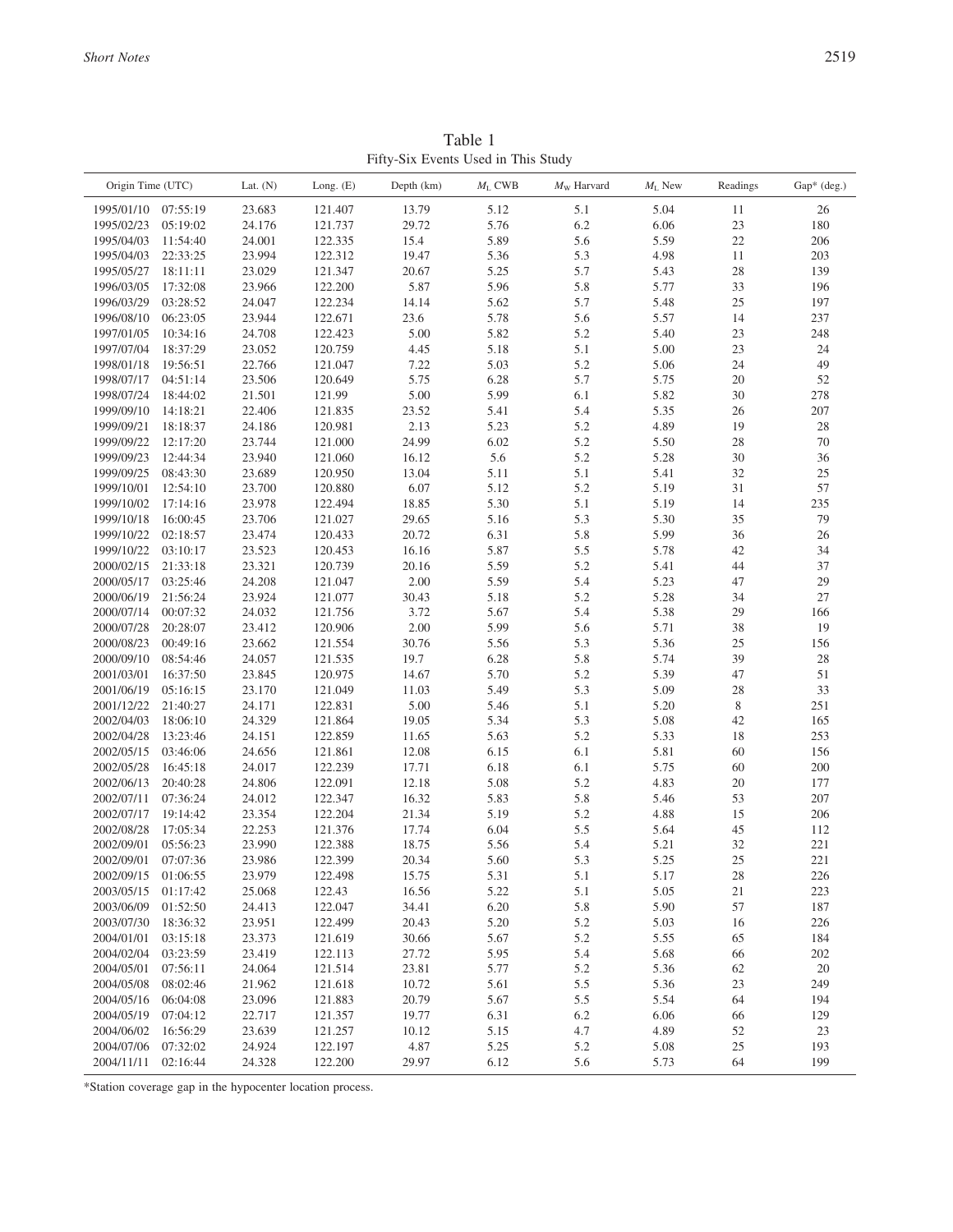where *A*, *B*, and *C* are constants to be determined from the regression analysis. *Si* is the correction factor for station *i*. Correction factors of the RRS stations have not been well determined. However, those stations have recorded many earthquakes. Thus, we determined the factors empirically by averaging the residuals between the observed and predicted values.

Our data set included some offshore events. Their locations are more uncertain than those of onshore earthquakes, as are the inferred values of *R*. We therefore down weight data values associated with events with station coverage gaps (Lee and Lahr, 1975) large than  $180^\circ$  by a factor of 2 in the regression analysis. With a total of 1898 RRS records as the input, the resulting best-fit attenuation relationship for  $log A_0$  (*R*) is given by

$$
\log A_0(R) = 0.247 - 0.000281
$$
  
•  $R - 1.509 \cdot \log(R) \pm 0.279$  (4)

Residuals between the observed and predicted values are approximately normally distributed with zero mean. We found a small linear term, 0.000281*R*, in equation (4). Thus, we conducted an *F* test for this term and found it has an *F* value 1.002, indicating that this term is not statistically significant and can be dispensed with. The new relationship for  $log A_0$  (*R*) is given by

$$
\log A_0(R) = 0.332 - 1.568 \cdot \log(R) \pm 0.280 \quad (5)
$$

Figure 2 shows the 1898 readings of  $\log A_0$  after the station corrections were applied and the regression curve. The station correction factors and their standard deviations, also determined in the regression analysis, are listed in the Table 2.

## Discussion and Conclusion

Figure 3 shows the  $log A_0$  curve determined in this study and that currently used by the CWB (Shin, 1993). Shin (1993) anchored the  $log A_0$  curve at a hypocentral distance of 100 km, where it was set equal to  $-3$  as in southern California. Our  $\log A_0$  curve at the same distance has a value of  $-2.80$ . Thus, the  $M<sub>L</sub>$  determined in this study should be approximately 0.20 units lower than the current CWB *M*<sup>L</sup>  $(M_L_{CWB})$ . Similarly, if  $M_L$  remains anchored by setting the log  $A_0$  curve to  $-3$  at a distance of 100 km, then the differences between  $M_L$  and  $M_w$  will average 0.20 units in the Taiwan region, consistent with our previous study (Wu *et al.*, 2001).

Figure 4a compares  $M_{L_{\text{cWB}}}$  with  $M_{\text{W}}$  for the 56 events used in this study.  $M_{L_{\text{CWB}}}$  is generally larger than  $M_{\text{w}}$ . The differences between  $M_{\rm L\ CWB}$  and  $M_{\rm w}$  for the 56 events are distributed in a large range from  $-0.45$  to 0.82, with an average of 0.20 and a standard deviation of 0.26. The 0.20 unit difference is from the  $log A_0$  curve to  $-3$  at a distance of 100 km. It is clear from Figure 4a that  $M_{\rm L\,\,CWB}$  does not



Figure 2. Relationship between  $log A_0$  and hypocentral distance for all 56 events. The  $log A_0$  values have had station corrections applied, which were determined simultaneously with the least-squares bestfit relation shown by the solid line. One standard deviation is shown by the dashed lines.

correlate well with  $M_w$ . However, the  $M_L$  determined in this study ( $M_{\text{L}}$ <sub>new</sub>) is well correlated with  $M_{\text{w}}$ .  $M_{\text{L}}$ <sub>new</sub> was determined by using the new log  $A_0$  curve and by applying station corrections (Table 2). Figure 4b shows  $M_{L_{\text{new}}}$  versus  $M_w$ .  $M_{L_{\text{new}}}$  exhibits an almost 1:1 correlation with  $M_w$ . The differences between  $M_{\text{L}}$ <sub>new</sub> and  $M_{\text{w}}$  are distributed in a small range from  $-0.37$  to 0.35, with an average of  $-0.02$  and a standard deviation 0.19. This improved correlation between  $M_{\text{L}}$ <sub>new</sub> and  $M_{\text{w}}$  is due to both the new definition of log  $A_0$ and the use of stations corrections. The effect of anchoring  $log A_0$  at  $-2.8$  rather than  $-3.0$  is a downward shift in all magnitude estimates, while the application of station corrections reduces the variance in magnitude estimates from individual station records. The standard deviation of 0.19 between  $M_{\text{L}}$ <sub>new</sub> and  $M_{\text{w}}$  is due to the differences between these two scales but also includes uncertainty in hypocentral distance, which affects the  $log A_0$  analysis and causes some error in  $M_{\rm w}$  estimation.

The use of station corrections is a major difference in the calculation of  $M_{L_{\text{new}}}$  and  $M_{L_{\text{cWB}}}$ , as they are not currently applied by the CWB in their magnitude determination. We find the station correction factors to be large, from -0.40 to 0.52 magnitude units, with an average of 0.01 and a standard deviation 0.23 (Table 2). Table 2 also shows the standard deviations of station correction factors for each station.

It is difficult to justify the statistical significance of the station correction terms (using an *F*-test for example) given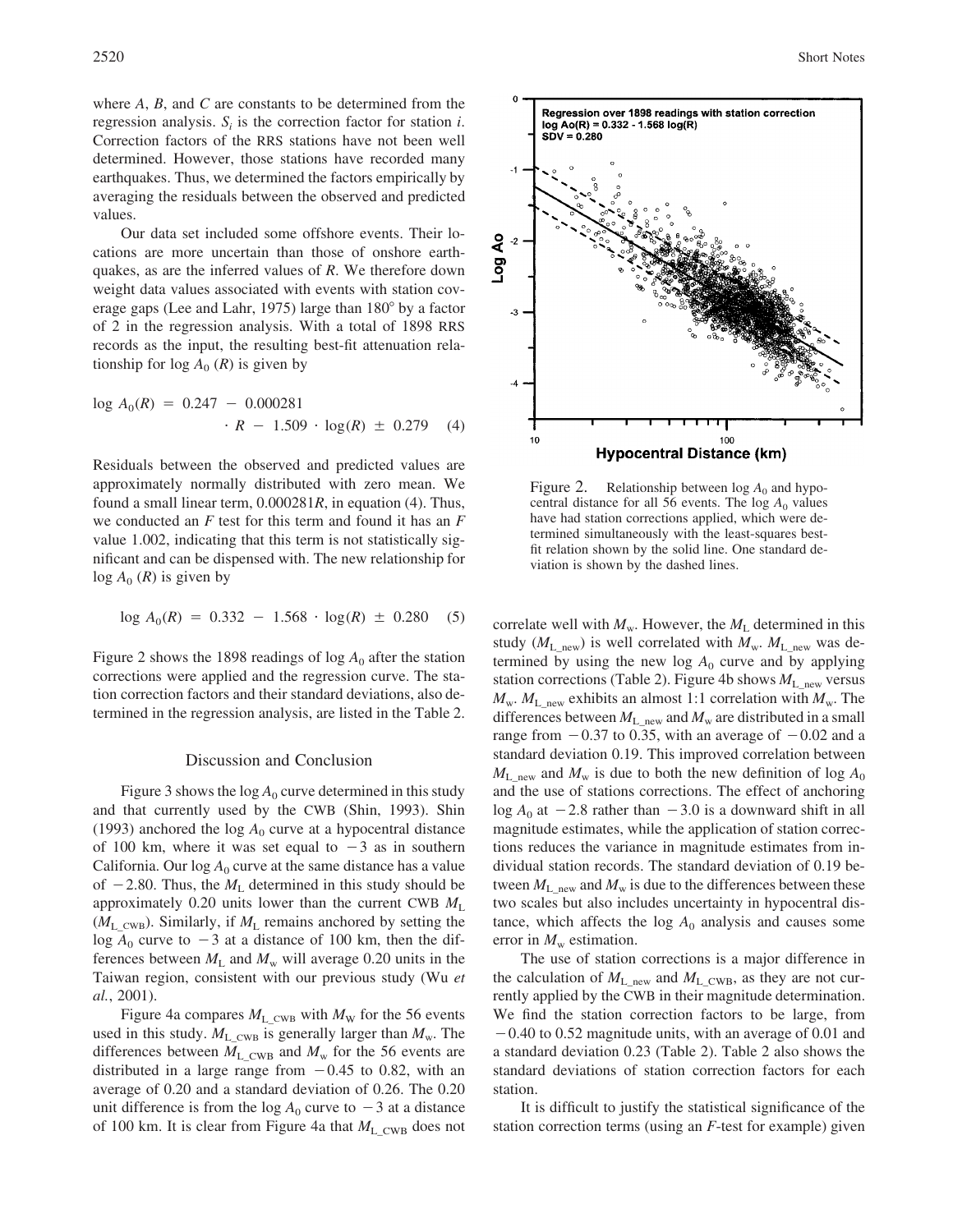Table 2 Parameters of 79 Stations Used in This Study

| <b>Station Code</b>            | Lat. $(N)$       | Long. $(E)$        | Elevation (m)  | Readings    | <b>Station Correction</b> | S.D. of Station Correction |
|--------------------------------|------------------|--------------------|----------------|-------------|---------------------------|----------------------------|
| TAP                            | 25.039           | 121.522            | 5.5            | 43          | $-0.311$                  | 0.236                      |
| <b>HSN</b>                     | 24.802           | 120.969            |                | 32          | $-0.261$                  | 0.211                      |
| <b>TCU</b>                     | 24.147           | 120.676            | $-66.0$        | 32          | $-0.029$                  | 0.216                      |
| <b>CHY</b>                     | 23.498           | 120.424            | $-173.0$       | 42          | $-0.305$                  | 0.269                      |
| $\mbox{ALS}$                   | 23.510           | 120.805            | 2413.4         | 36          | $-0.064$                  | 0.278                      |
| <b>PNG</b>                     | 23.567           | 119.555            | 10.8           | $25\,$      | $-0.041$                  | 0.284                      |
| <b>KAU</b>                     | 22.568           | 120.308            | $-183.0$       | $28\,$      | $-0.256$                  | 0.212                      |
| <b>HEN</b>                     | 22.006           | 120.738            | $-128.0$       | 17          | $-0.251$                  | 0.244                      |
| ILA                            | 24.765           | 121.748            | 7.2            | 45          | $-0.257$                  | 0.316                      |
| <b>HWA</b>                     | 23.977           | 121.605            | $-119.0$       | 52          | $-0.167$                  | 0.348                      |
| <b>CHK</b>                     | 23.099           | 121.365            | 33.5           | 44          | 0.116                     | 0.339                      |
| <b>TTN</b>                     | 22.754           | 121.146            | 9.0            | 18          | $-0.070$                  | 0.281                      |
| <b>TAW</b>                     | 22.358           | 120.896            | 8.1            | 11          | 0.380                     | 0.279                      |
| LAY                            | 22.039           | 121.551            | 324.0          | 19          | 0.043                     | 0.271                      |
| <b>NCU</b>                     | 24.970           | 121.187            | 133.5          | 31          | $-0.239$                  | 0.237                      |
| <b>SML</b>                     | 23.883           | 120.900            | 1014.8         | 34          | $-0.190$                  | 0.267                      |
| <b>NST</b>                     | 24.631           | 121.001            | 164.3          | 34          | $-0.008$                  | 0.257                      |
| WSF                            | 23.638           | 120.222            | 5.9            | 29          | $-0.304$                  | 0.277                      |
| <b>WTC</b>                     | 23.864           | 120.281            | 4.2            | 16          | $-0.284$                  | 0.235                      |
| <b>SCL</b>                     | 23.175           | 120.194            | 7.4            | 27          | $-0.314$                  | 0.343                      |
| SGS                            | 23.082           | 120.583            | 277.5          | 14          | 0.140                     | 0.200                      |
| $\operatorname{\mathbf{SGL}}$  | 22.725           | 120.491            | 29.9           | 25          | $-0.240$                  | 0.244                      |
| $\rm ENA$                      | 24.428           | 121.741            | 113.0          | 38          | 0.040                     | 0.285                      |
| ESL                            | 23.814           | 121.433            | 177.8          | 32          | 0.330                     | 0.376                      |
| <b>ENT</b>                     | 24.639           | 121.565            | 279.9          | 31          | 0.091                     | 0.331                      |
| <b>NSY</b>                     |                  |                    | 311.0          | 37          | $-0.105$                  | 0.259                      |
| <b>EHY</b>                     | 24.416<br>23.506 | 120.761<br>121.322 | 237.2          | 24          | 0.516                     | 0.274                      |
| <b>WNT</b>                     | 23.878           | 120.684            |                | 38          | 0.003                     | 0.302                      |
|                                |                  |                    | 109.8          |             |                           |                            |
| WGK<br><b>WTP</b>              | 23.686           | 120.562            | 75.2<br>560.3  | 40<br>14    | $-0.239$                  | 0.232                      |
|                                | 23.246           | 120.614            |                |             | 0.110                     | 0.262                      |
| <b>STY</b><br><b>NSK</b>       | 23.163<br>24.676 | 120.757            | 639.7<br>682.3 | 21<br>29    | 0.196<br>0.158            | 0.242<br>0.337             |
| $\rm SSD$                      | 22.746           | 121.358<br>120.632 | 148.3          | 19          | 0.206                     | 0.209                      |
| <b>WHF</b>                     |                  |                    | 3394.7         | 19          | $-0.034$                  |                            |
| EHC                            | 24.145<br>24.267 | 121.265<br>121.732 | 10.9           | $\,$ 8 $\,$ | 0.311                     | 0.290<br>0.149             |
|                                | 22.372           | 120.620            |                |             | 0.292                     | 0.201                      |
| SCZ<br><b>ANP</b>              |                  |                    | 73.6<br>825.7  | 10<br>25    | 0.069                     |                            |
|                                | 25.187           | 121.520            |                |             |                           | 0.262                      |
| TAI1<br>CHN1                   | 23.040<br>23.185 | 120.228<br>120.528 | $-190.0$       | 29<br>22    | $-0.279$<br>0.165         | 0.223<br>0.246             |
|                                |                  |                    | 360.0<br>50.0  | 16          |                           | 0.265                      |
| CHN <sub>3</sub><br>CHN4       | 23.076<br>23.351 | 120.365            | 205.0          | 30          | $-0.183$<br>$-0.185$      | 0.258                      |
|                                | 23.597           | 120.593<br>120.678 | 840.0          |             |                           | 0.289                      |
| CHN <sub>5</sub><br><b>TWA</b> | 24.980           |                    | 260.0          | 18<br>20    | $-0.211$                  | 0.238                      |
|                                |                  | 121.580            |                | 12          | $-0.013$                  | 0.286                      |
| TWB1<br>TWC                    | 25.008<br>24.609 | 121.988<br>121.849 | 130.0<br>20.0  | 34          | 0.252<br>0.212            | 0.316                      |
| TWD                            |                  |                    | 30.0           | 34          | 0.500                     | 0.354                      |
| TWE                            | 24.080<br>24.721 | 121.595<br>121.667 | 20.0           | 31          | 0.000                     | 0.300                      |
|                                | 23.352           |                    |                |             | 0.490                     | 0.319                      |
| TWF1                           |                  | 121.297            | 260.0          | $27\,$      |                           |                            |
| TWG                            | 22.821           | 121.072            | 195.0          | 14          | 0.246                     | 0.450                      |
| TWK1                           | 21.943           | 120.805            | 90.0           | $\,$ 8 $\,$ | 0.142                     | 0.234                      |
| TWL                            | 23.267           | 120.488            | 590.0          | 32          | 0.082                     | 0.216                      |
| TWM1                           | 22.823           | 120.423            | 340.0          | 16          | $-0.081$                  | 0.203                      |
| TWQ1                           | 24.348           | 120.773            | 260.0          | 35          | $-0.046$                  | 0.217                      |
| TWS1                           | 25.101           | 121.418            | 60.0           | 34          | $-0.066$                  | 0.230                      |
| TWT                            | 24.251           | 121.153            | 1500.0         | 20          | 0.137                     | 0.362                      |
| <b>TYC</b>                     | 23.904           | 120.856            | 20.0           | 20          | 0.330                     | 0.170                      |
| <b>WLC</b>                     | 22.348           | 120.362            | 38.0           | 10          | 0.085                     | 0.283                      |
| <b>NWF</b>                     | 25.071           | 121.781            | 765.3          | 32          | $-0.317$                  | 0.322                      |
| <b>NNS</b>                     | 24.440           | 121.373            | 1140.0         | 34          | $-0.150$                  | 0.276                      |
| <b>ELD</b>                     | 23.189           | 121.017            | 1040.0         | 21          | 0.378                     | 0.291                      |
| $\operatorname{ECL}$           | 22.597           | 120.954            | 70.0           | $12\,$      | 0.320                     | 0.247                      |

(*continued*)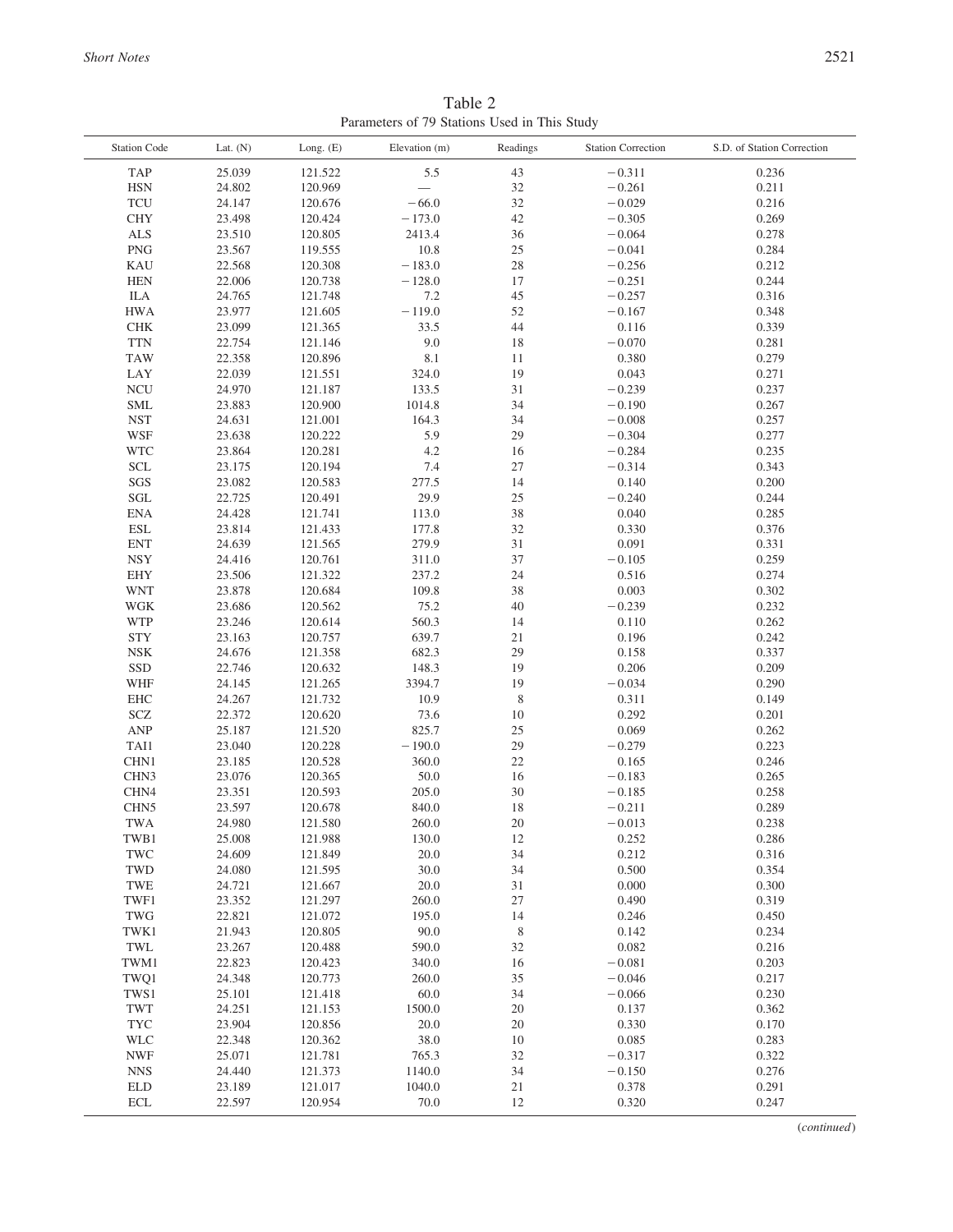Table 2 Continued

| <b>Station Code</b> | Lat. $(N)$ | Long. $(E)$ | Elevation (m) | Readings | <b>Station Correction</b> | S.D. of Station Correction |
|---------------------|------------|-------------|---------------|----------|---------------------------|----------------------------|
| <b>NOU</b>          | 25.151     | 121.766     | 10.0          | 13       | 0.225                     | 0.199                      |
| <b>WCH</b>          | 24.086     | 120.549     |               | 24       | $-0.271$                  | 0.216                      |
| <b>NML</b>          | 24.568     | 120.817     |               | 17       | $-0.084$                  | 0.224                      |
| <b>SPT</b>          | 22.678     | 120.488     |               | 9        | $-0.109$                  | 0.341                      |
| TAI2                | 22.987     | 120.201     |               | 14       | $-0.153$                  | 0.262                      |
| <b>WDL</b>          | 23.718     | 120.532     |               | 17       | $-0.334$                  | 0.159                      |
| EGC                 | 23.709     | 121.540     |               | 16       | 0.115                     | 0.390                      |
| <b>ETL</b>          | 24.160     | 121.610     |               | 29       | 0.223                     | 0.343                      |
| <b>EGA</b>          | 23.973     | 121.563     |               | 17       | 0.090                     | 0.358                      |
| <b>ESF</b>          | 23.871     | 121.508     |               | 23       | 0.030                     | 0.302                      |
| <b>EYL</b>          | 23.867     | 121.598     |               | 15       | 0.488                     | 0.345                      |
| <b>WYL</b>          | 23.962     | 120.57      |               | 20       | $-0.400$                  | 0.194                      |
| <b>NSD</b>          | 24.541     | 120.914     |               | 16       | 0.073                     | 0.251                      |
| <b>WPL</b>          | 24.014     | 120.949     |               | 13       | 0.300                     | 0.220                      |
| <b>KLUP</b>         | 25.133     | 121.728     |               | 15       | 0.007                     | 0.270                      |
| <b>TWCP</b>         | 24.599     | 121.85      |               | 17       | $-0.366$                  | 0.309                      |
| <b>HWAP</b>         | 23.998     | 121.627     |               | 12       | 0.046                     | 0.236                      |
| EHP                 | 24.309     | 121.741     |               | 17       | $-0.170$                  | 0.286                      |



Figure 3. Plot of  $log A_0$  versus hypocentral distance showing the amplitude of ground shaking for the zero magnitude reference earthquake. The  $log A_0$ curve determined in this study (solid line) is higher than that currently used by the Central Weather Bureau, Taiwan (dashed line) (Shin, 1993).

their standard deviations. However, there is a strong correlation between the station corrections and geology, which argues for their use. Figure 5 shows station correction factors on a map showing the geological context. The western coastal plain, Taipei basin, and Pingtung and Lanyang plains are places of high amplification with negative station correction factors, whereas the central mountain range and the more mountainous areas of eastern Taiwan are places of low amplification with positive station correction factors. The correction factors correlate reasonably well with the surface geology as determined from published maps.

Application of these correction factors in the determination of  $M_{\text{L\_new}}$  reduces the standard deviation between the local and moment magnitudes determined for the events from  $\pm 0.26$  for  $M_{\text{L\_CWB}}$  to  $\pm 0.19$  magnitude units for  $M_{\text{L}}$ <sub>new</sub>. These corrections are particularly important for smaller earthquakes, which are only recorded at stations close to the epicenter. In this case all the stations may be on either hard rock or soft soil sites, which could lead to underor overestimates in the magnitude of up to half a magnitude unit.

Consistency in magnitude estimates determined by different seismic networks is important for study and comparison of seismicity and tectonic processes between global regions. Application of  $M_{\text{L}}$ <sub>new</sub> in Taiwan will allow for improved seismotectonic studies in the region and more robust magnitude estimates for use in seismic hazard mitigation.

# Acknowledgments

We wish to thank Prof. Hiroo Kanamori and Dr. Egill Hauksson for their valuable comments. We also thank Prof. Euan Smith for his detailed review of this article and his valuable comments. This research was supported by the National Science Council and Central Weather Bureau of the Republic of China.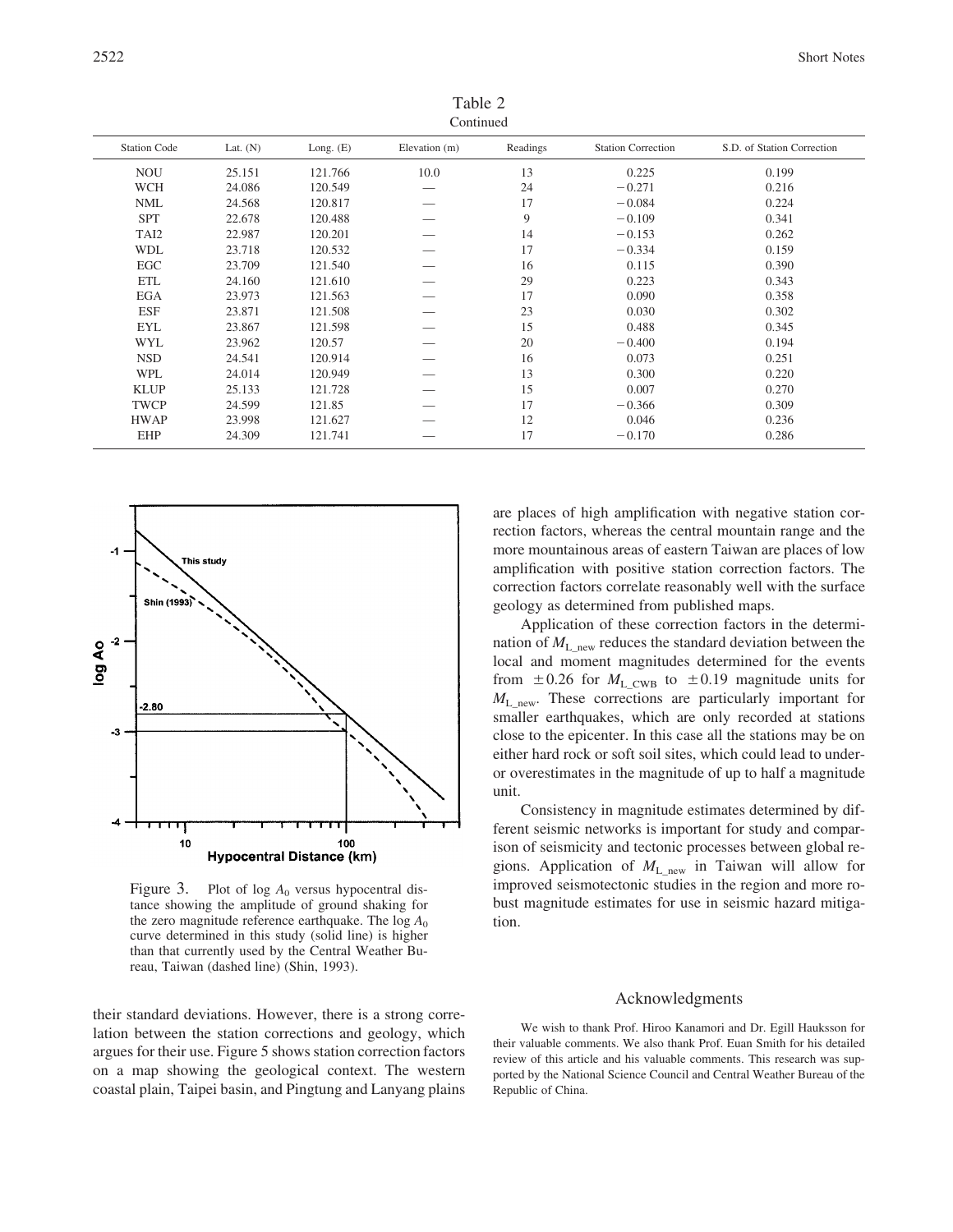Station correction factor for Magnitude determination



Figure 4. Comparison of  $M_{L_{\text{new}}}$ ,  $M_{L_{\text{cW}}}$ , and  $M_{w}$ for the 56 events used in this study. (A)  $M_{\rm L,CWB}$  versus  $M_w$  showing the relatively high values of  $M_L$ <sub>CWB</sub> when compared to  $M_w$ . Note also the wide variance in  $M_{\text{L\_CWB}}$  estimates. (B)  $M_{\text{L\_new}}$  versus  $M_{\text{w}}$ . The average offset between the two is low, 0.02 magnitude units, and the standard deviation is smaller than that in (A) at 0.19.



Figure 5. Map of station correction factors and major geological units. Large negative corrections are found at sedimentary sites, while positive corrections are necessary at rock sites.

# References

- Alsaker, A., L. B. Kvamme, R. A. Hansen, A. Dahle, and H. Bungum (1991). The *M*<sup>L</sup> scale in Norway, *Bull. Seism. Soc. Am.* **81,** 379–398.
- Bakun, W. H., and W. B. Joyner (1984). The  $M<sub>L</sub>$  scale in central California, *Bull. Seism. Soc. Am.* **74,** 1827–1843.
- Centroid Moment Tensor (CMT) Catalog, www.seismology.harvard.edu/ CMTsearch.html (last accessed January 2005).
- Chavez, D. E., and K. R. Priestley (1985).  $M_L$  observations in the Great Basin and  $M_0$  versus  $M_L$  relationships for the 1980 Mammoth Lakes, California, earthquake sequence, *Bull. Seism. Soc. Am.* **75,** 1583– 1598.
- Clinton, J. F., K. Solanki, and E. G. Hauksson (2004). An automated moment tensor solution for the Southern California Seismic Network (SCSN), the 2004 AGU fall meeting, 13–17 December 2004, San Francisco, California.
- Ebel, J. E. (1982).  $M_L$  measurements for northeastern United States earthquakes, *Bull. Seism. Soc. Am.* **72,** 1367–1378.
- Gibowicz, S. J. (1972). The relationship between teleseismic body-wave magnitude  $m$  and local magnitude  $M<sub>L</sub>$  from New Zealand earthquakes, *Bull. Seism. Soc. Am.* **62,** 1–11.